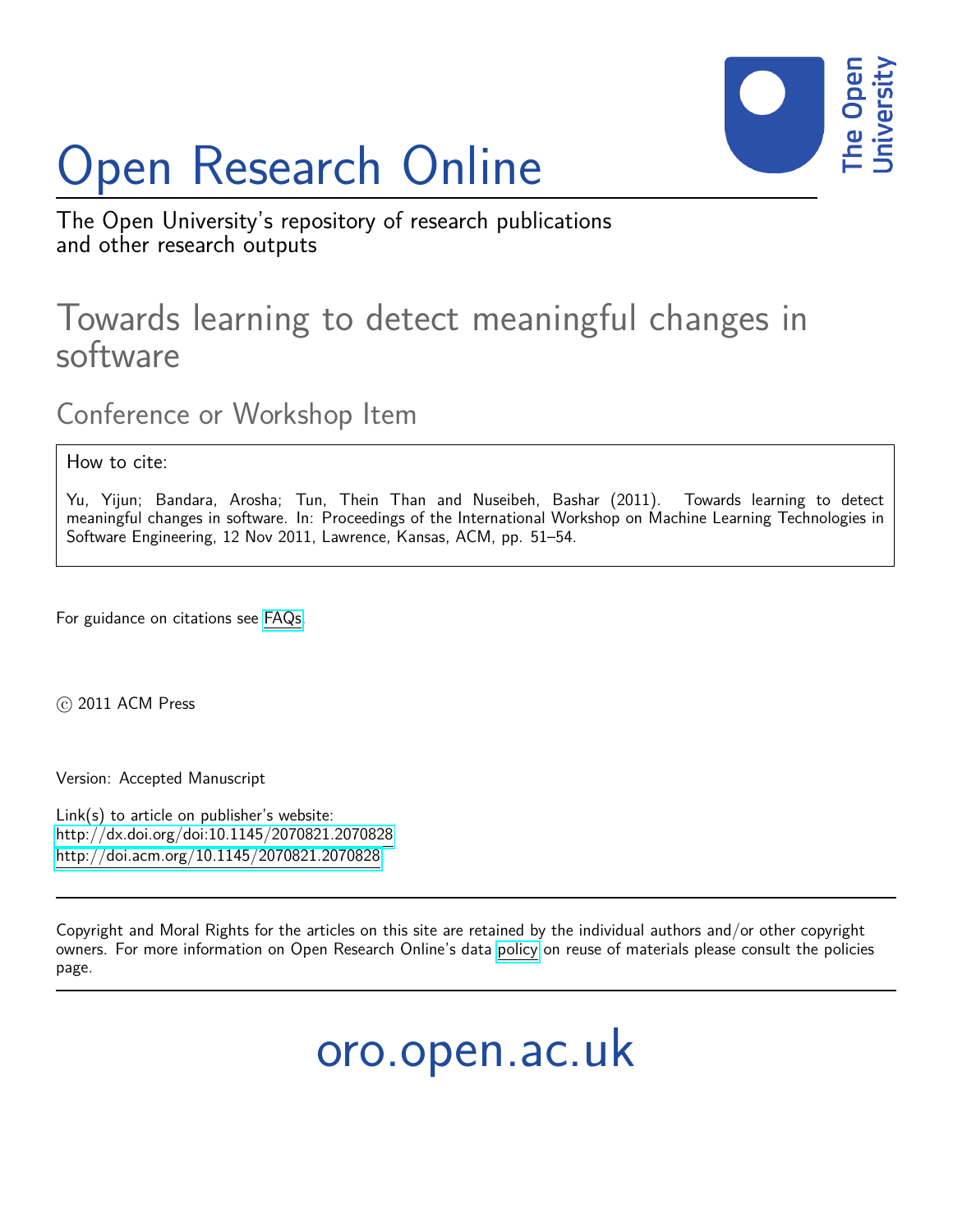### **Towards Learning to Detect Meaningful Changes in Software**

Yijun Yu<sup>1</sup>, Arosha Bandara<sup>1</sup>, Thein Than Tun<sup>1</sup>, and Bashar Nuseibeh<sup>1,2</sup> <sup>1</sup>Computing Department, The Open University, Milton Keynes, United Kingdom {y.yu,a.k.bandara,t.t.tun,b.nuseibeh}@open.ac.uk <sup>2</sup>Lero, Irish Software Engineering Research Centre, Limerick, Ireland {bashar.nuseibeh}@lero.ie

#### ABSTRACT

Software developers are often concerned with particular changes that are relevant to their current tasks: not all changes to evolving software are equally important. Specified at the language-level, we have developed an automated technique to detect only those changes that are deemed meaningful, or relevant, to a particular development task [\[1\]](#page-4-0). In practice, however, it is realised that programmers are not always familiar with the production rules of a programming language. Rather, they may prefer to specify the meaningful changes using concrete program examples. In this position paper, we are proposing an inductive learning procedure that involves the programmers in constructing such language-level specifications through examples. Using the efficiently generated meaningful changes detector, programmers are presented with quicker feedback for adjusting the learnt specifications. An illustrative example is used to show how such an inductive learning procedure might be applied.

#### Categories and Subject Descriptors

D.2.8 [Software Engineering]: Algorithms—programming languages

#### 1. INTRODUCTION

Changes are the norm for many software development projects, yet not all changes are equally relevant to developers engaged in different development tasks. For example, changing the indentation of statements in a Java program does not necessarily alter its execution semantics. Although indentation is not meaningful to the execution semantics of Java programs, it can be very important for the execution of Python programs. Furthermore, for those who are concerned with pretty-prints of Java programs, indentation is important. Another example is API evolution [\[2\]](#page-4-1): users of object-oriented programming libraries are encouraged to use the API instead of its implementation, to adhere to the information hiding principle [\[3\]](#page-4-2). As a result, some developers

Copyright 20XX ACM X-XXXXX-XX-X/XX/XX ...\$10.00.

may wish to identify only those changes made to the API, whilst others may want to determine changes in the API implementation only. A change considered meaningful for one purpose may be irrelevant for another. Recently we have developed an automated technique to extract meaningful parts of a program according to a programmer-defined specification [\[1\]](#page-4-0). The tool is based on TXL, a grammar-based source to source transformation systems developed by Cordy [\[4\]](#page-4-3). To create the parser for the concrete syntax of a programming language using TXL, programmers only need to specify a list of tokens and keys and a set of production rules. As a result, TXL can parse a program of the language, as well as pretty-print (unparse) the program in the source form.

Our extension to TXL is a refinement of the syntax of production rules to derive a set of meta-transformations that normalise the parsed program before it is pretty-printed. The normalisation is a composition of elementary modification operations on individual terms in the production rules, which is guaranteed to be terminable and is resulting in a fixed point by recursively applying the normalisations. Moreover, we also extend the annotation refinement to derive meta-transformations for detecting and removing crossprogram clones, such that the structural differences of the two programs are evident.

Figure [1](#page-2-0) presents an overview of this approach in finding meaningful change between two versions of a program as two steps: Step 1. Specification: A developer specifies annotations onto the grammar terms of programs, see dotted arrows in Figure [1;](#page-2-0) Step 2. Detection: The mct tool generates a refined parsing grammar and two sets of transformations, normalisations and clone-removals, from the specification in Step 1 and applies these transformations to a pair of two source programs, reporting any meaningful change to the developer. See solid arrows in Figure [1.](#page-2-0) In a typical work flow the specification step is done manually by the developer, whilst the detection step is done automatically by the mct system to find meaningful changes of programs in revisions stored in the repository.

Even though the annotations are very simple, however, it is found that not all programmers are familiar with the annotations because the production rules are usually abstract. If the programmers are not concerned with the language design, they may incline to indicate only the pairs of concrete program changes that are meaningful. For better usability of the mct tool, it is therefore possible for us to consider an inductive learning procedure that may find out the specification of meaningful changes according to given concrete program examples by searching among a space of alterna-

Permission to make digital or hard copies of all or part of this work for personal or classroom use is granted without fee provided that copies are not made or distributed for profit or commercial advantage and that copies bear this notice and the full citation on the first page. To copy otherwise, to republish, to post on servers or to redistribute to lists, requires prior specific permission and/or a fee.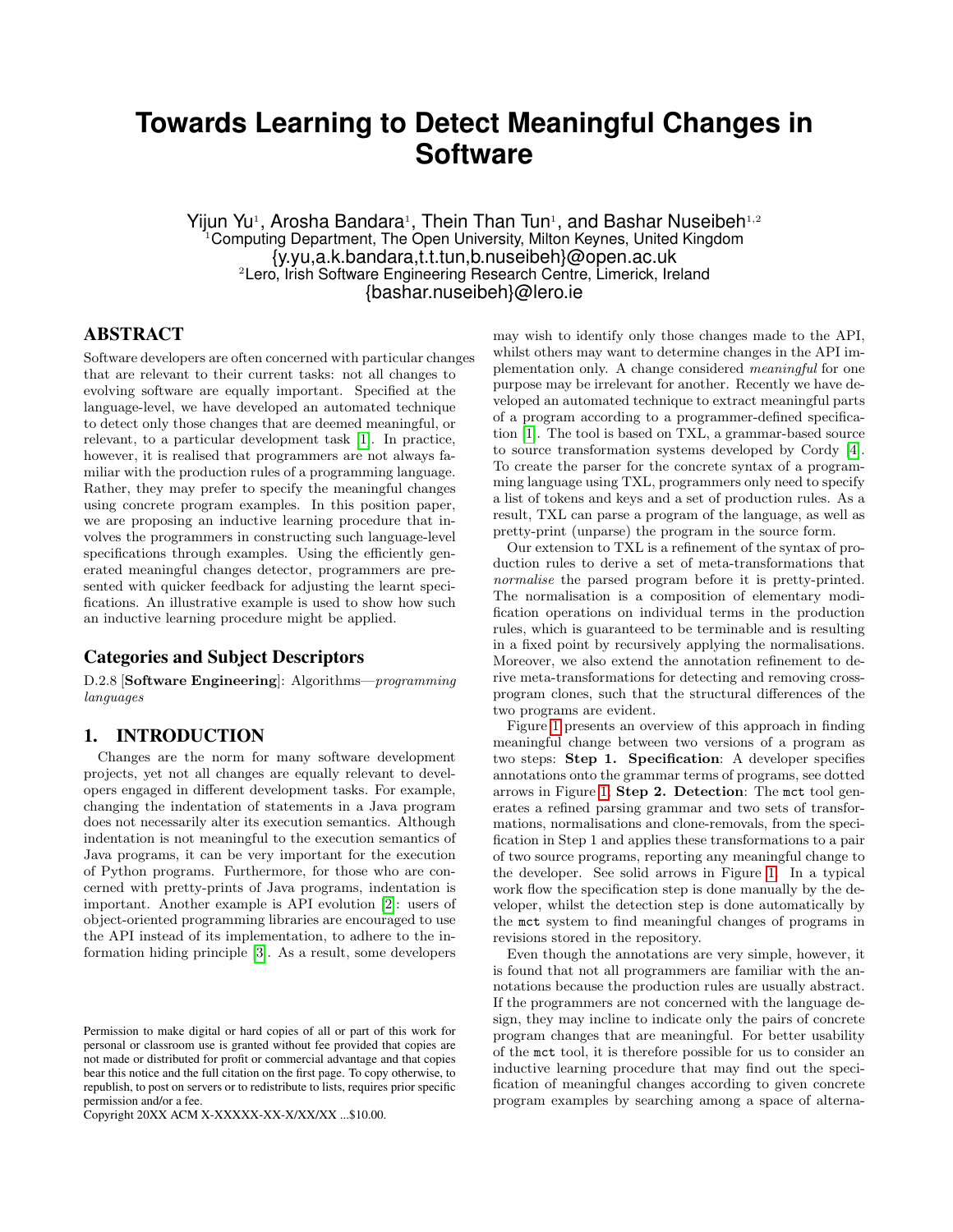

<span id="page-2-0"></span>Figure 1: Specifying and detecting meaningful changes using mct

tives at the grammar level. In other words, a programmer in Figure [1](#page-2-0) is also responsible for training the system with a set of meaningful or meaningless changes, and an additional learning component derives the grammar and annotations from the search space we will explain in the next section.

#### 2. THE SPECIFICATION SEARCH SPACE

Before defining the specification search space, we first use an example to illustrate the typical usage of mct and explain what a typical specification for mct looks like.

Given the grammar of a programming language, say Java (Line 1), a developer first annotates its production rules, as shown in Listing [1.](#page-2-1)

Every clause like *annotate X |Y mods* introduces one modification to an existing production rule with X being the left-hand-side (LHS),  $\left|Y\right\rangle$  mods) being the term Y modified by the basic modification operations mods at the right-handside (RHS) of the production rule. For example, according to Line 2 in the Listing [1,](#page-2-1) the term import\_declaration appears on the RHS of the production rule of package\_declaration is modified by the ignored operator. That is to say, for a concrete Java program, all the import declaration statements will be ignored by the generated normalisation. Similarly, the ordered operator is used to generate a transformation that reorders all the type declarations according to the next annotate rule (Line 3). In Line 7, the preferred with '; operator leads to a transformation that modify all the method bodies by a semicolon, thus the generated transformation will ignore the implementation details of the methods. In Line 5 and 6, the two ordered operators respectively normalise the transformed class to have alphabetically ordered modifiers per method signature, or alphabetically ordered member declarations. As indicated in Line 5, the basic modification operators are composable, making it possible to both ignore certain method declarations of private members, and order the remaining declarations in the resulting APIs. Of course, not all the annotations are specified on the syntatical level. The two user-defined semantics functions such as Descending ordering and Private member selection need to be provided by the programmers.

Last but not the least, the scoped operator appeared in the specification tells the mct tool to perform clone removal at the right levels of abstraction. Line 4 indicates that if two classes are exactly the same after the normalisation step, then we can remove them from the results as there is no meaningful changes to them by definition. Line 5 says that if two methods are exactly the same, then we can also remove them to show those methods that are meaningfully changed on the APIs.

```
Listing 1: cat -n java.annotated.grm
 1 include "java.grm
 2 annotate package_declaration [ opt package_header
        scoped]
 3 annotate package_declaration [ repeat
        import_declaration ignored]
 4 annotate package_declaration [ repeat
        type_declaration scoped ordered ]
 5 annotate class_or_interface_body [ repeat
        class_body_declaration scoped ordered ignored
        when Private]
 6 annotate method_declaration [ repeat modifier
        ordered by Descending]
 7 annotate method_declaration [ method_body preferred
        with ';]
 8 % ...
9 function Private A [class_body_declaration]<br>10 match [class or interface body] B [
       match [ class_or_interface_body ] B [
            class_or_interface_body]<br>truct M [modifier *] _ [^ A]
11 construct M [modifier *]<br>12 construct PublicModifiers
       12 construct PublicModifiers [ modifier *] ' public '
            protected
13 where not M [ contains each PublicModifiers]
14 end function
15 rule Descending B [modifier]<br>16 match [modifier] A [modifie
  match [modifier] A [modifier]
17 construct SA [stringlit] _ [quote A]<br>18 construct SB [stringlit] _ [quote B]
   construct SB [stringlit] _ [quote B]
19 where SA [< SB]
20 end rule
```
All the modification operators of the annotation rules currently supported by the mct tool are listed in Table [1.](#page-3-0)

As a result of applying the transformation specified above, the following two Java programs are considered to be the same, without meaningful changes on the APIs.

```
Listing 2: cat -n HelloWorld.java
1 public class HelloWorld
\frac{2}{3} {
    .<br>static private String hello = "Hello";
4 private static String world = " world ";
 5 static public void main ( String args []) {
6 System .out . println ( hello + ", " + world + "!");
7 }
8 }
            Listing 3: cat -n HelloWorld-2.java
1 public class HelloWorld
\frac{2}{3}private static String world = "world";
\frac{4}{5}5 static private String hello = " Hello ";
6 public static void main (\frac{1}{10} args []) {<br>7 System.out.println (hello + ". "
7 System out println (hello + \frac{1}{2}, \frac{1}{2} + \frac{1}{2} + \frac{1}{2});
8 + world + "!");<br>9 }
    9 }
10 }
  Listing 4: mct HelloWorld.java HelloWorld-2.java
 1 <<<<<< 1 " public class HelloWorld { public static
         void main (String args []); }'
```

```
2 >>>>>> 1 " public class HelloWorld { public static
       void main ( String args []) ;}"
```
The mct tool will now show the following output since all the cross-program clones on the normalised programs are now marked in Listing [4.](#page-2-2)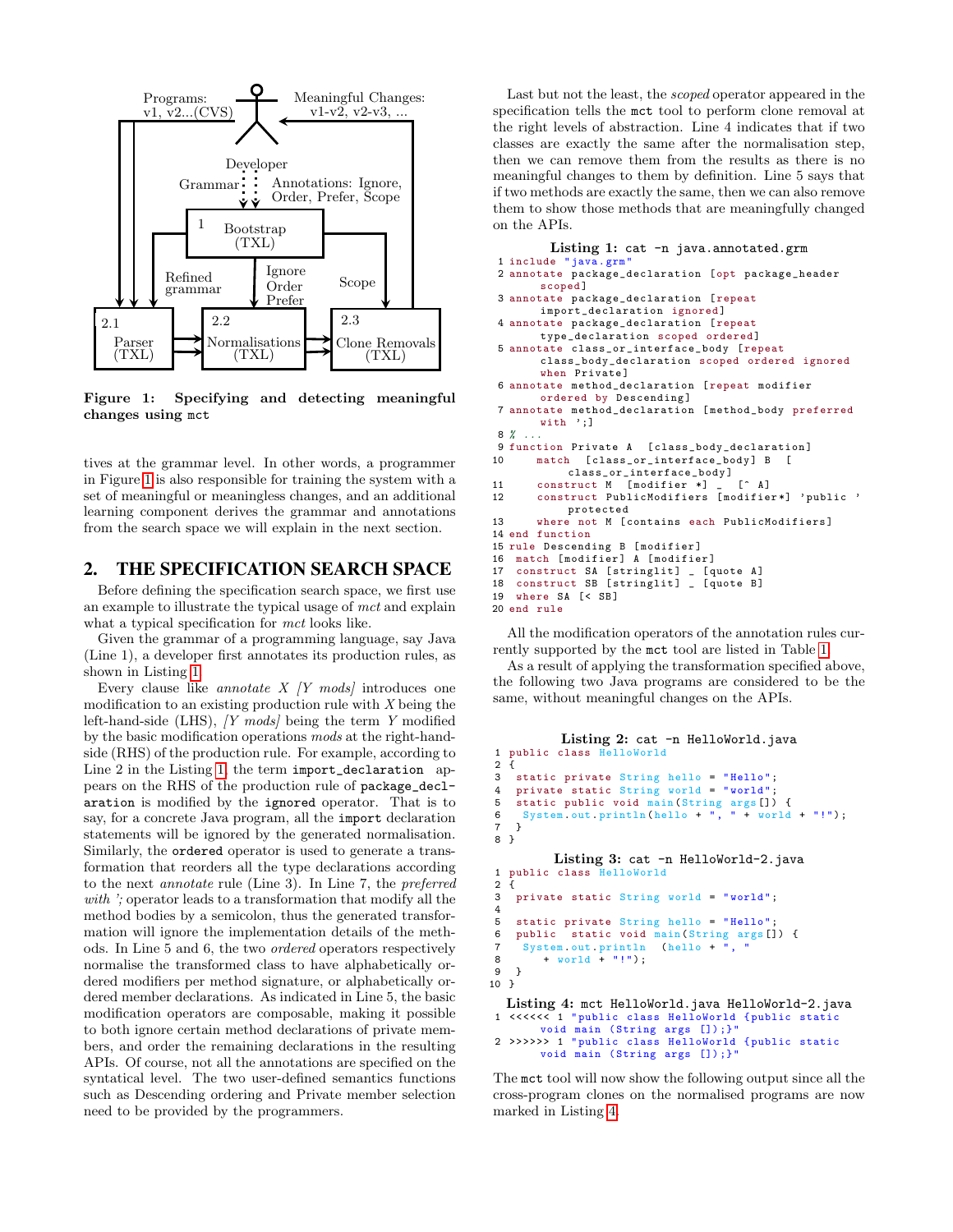| Transformation | Application scope                   | TXL annotations                                        | Example                                                                                          |
|----------------|-------------------------------------|--------------------------------------------------------|--------------------------------------------------------------------------------------------------|
| Ignore         | $ Repeat/List (*)$ , Optional $( )$ |                                                        | $\left[\ldots\right]$ ignored when F       repeat member_declaration <i>ignored when Private</i> |
| Order          | $Repeat/List (*)$                   | [ordered by F]                                         | [member_declaration <i>ordered by Ascending</i> ]                                                |
| Prefer         | Alternative ()                      | $\left[\ldots\right]$ preferred with C $\left[\right]$ | [method_body preferred with ';                                                                   |
| Scope          | Any non-terminal term               | $\dots$ scoped                                         | [class_body_declaration <i>scoped</i> ]                                                          |

<span id="page-3-0"></span>Table 1: Basic annotations to the terms in a TXL grammar

In this case, both APIs are exact clones according to the clone detectors. Therefore, their source forms are printed as one pair of equivalent strings. On the other hand, if these two Java programs are not considered as equivalent, then the annotation rules require to be changed in order to reflect what the programmers really want.

In summary, the specification search space consists of the alternative modification operators per term in the production rules of a programming language, which are finite; plus infinitely possible number of user defined functions which can be restricted to common recurring patterns such as "conditional ignoring" and "ascending/descending ordering", etc.

Therefore, it is best not to treat the learning as a fully automated process. Instead, programmers' interaction shall be supported by an interactive learning process given that the heuristics can be accumulated and reused within the development projects.

#### 3. MACHINE LEARNING TECHNIQUES

At a high-level, the problem we are trying to address can be considered to be one of automatically identifying the changes in a given fragment of code as meaningful (or not), based on some example changes that have been correctly classified by the software developer. In other words, this is an example of a supervised learning problem.

One approach to deriving such a classification scheme would be to use statistical learning techniques, such as those used for data mining [\[5\]](#page-4-4), to map the changes detected by traditional text-based "diff" tools into the the categories of meaningful and non-meaningful. However, this approach has the disadvantage of producing a classification scheme that is opaque to the developer, with no scope for manual adjustment of the rules used to identify meaningful changes.

Therefore, we propose using an Inductive Logic Programming (ILP) approach [\[6\]](#page-4-5) to automating the derivation of the production rule annotations used by the mct tool. ILP is a machine learning technique that uses positive and negative examples  $(E^+/E^-)$  to derive a set of logical hypotheses  $(H)$ . The particular feature of the derived hypotheses is that, when combined with some background knowledge  $(B)$ , they logically entail all the positive examples  $(H \cup B \vdash E^+)$ but none of the negative ones. The scope for the terms used by in the derived hypotheses can be specified using a special set of rules called the language bias. In the context of our work, the language bias would be derived from the production rules of the programming language(s) being used by the developer and the TXL grammar annotations being used to isolate the changes. A particular challenge of using ILP to represent the annotated production rules used by our approach to meaningful change detection is the complexity of the production rule language. For example, the production rules have recursive definitions and may even require the use of negation, both of which have been a challenge for many approaches to ILP [\[7,](#page-4-6) [8,](#page-4-7) [9,](#page-4-8) [10\]](#page-4-9). However, recent advances in inductive logic programming, particularly the approach used by the Top-directed Abductive Learning (TAL) tool developed by Corapi et al. [\[11\]](#page-4-10), have overcome many of these challenges and is therefore a good candidate technique for our problem.



<span id="page-3-1"></span>Figure 2: Learning meaningful changes from developers using mct and an inductive learning procedure

#### 4. INDUCTIVE LEARNING PROCEDURE

Our proposal for the use of an inductive learning procedure to revise the production rule annotations used by the mct tool is illustrated by Figure [2.](#page-3-1) Initially, the base language grammar  $(G)$  is used together with a generic set of annotated production rules  $(P)$  to generate a set of changes in the program source code  $(C)$  that have been classified as meaningful  $(mc)$  and not meaningful  $(\neg mc)$ . The developer then has an opportunity to reclassify the changes as needed to produce example sets of meaningful  $(mc')$  and meaningless  $(\neg mc')$  changes. These are provided as the set of positive and negative examples to the inductive logic programming tool, ilp, which derives a revised set of annotated production rules,  $P'$ . These new production rules are used to produce new sets of changes, and the training process will continue until the developer is satisfied with the output of the mct tool. In this way, the ILP approach has the advantage of being able to directly derive the set of annotated production rules that can be used by the mct tool. Additionally, this means the output of the learning process can be manually revised by the developer if needed.

Using the previously defined the space of specifications of meaningful changes, a naive exhaustive inductive learning procedure would be as follows:

1. for each term in every production rule in a programming language, check (a) if it is an optional or a repetive